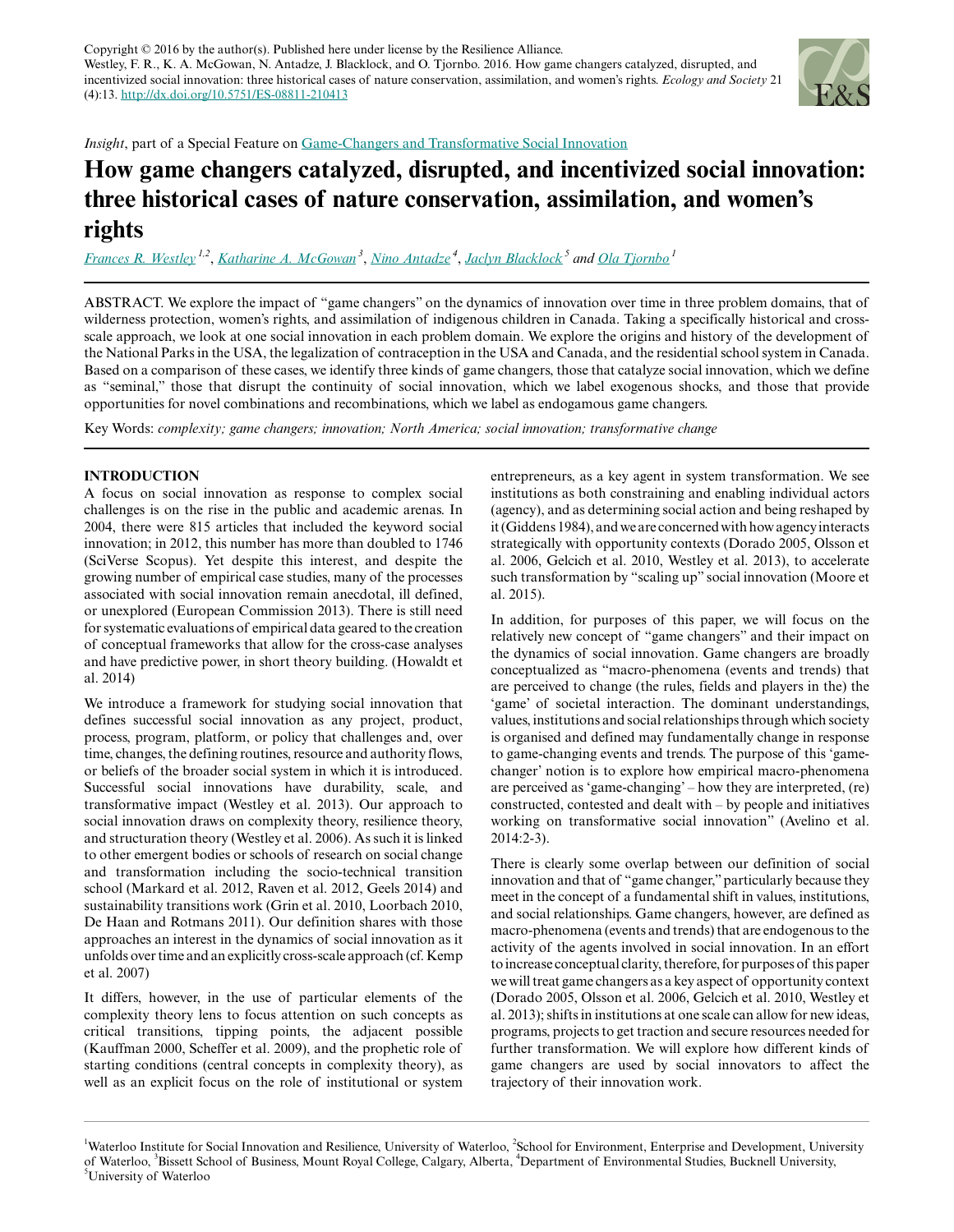We will explore three problem domains: the challenge of conserving a disappearing wilderness in the U.S., the challenge of women's rights relative to birth control and contraception, and the challenge of the indigenous-colonial relationship in Canada. We will look more closely at three transformative initiatives within these domains: the creation of a national park system in the U. S., the legalization of contraception, and the creation of the residential schools, to explore their antecedents and their consequences from a historical perspective. We will identify three categories of game changers, the role of agency, the role of the "adjacent possible," and the prophetic role of the starting conditions in these three different cases. We will begin with a discussion of the methodological challenges of historical studies of complex adaptive systems and we will conclude with insights regarding game changers and social innovation garnered from exploring history through a complexity lens.

Note that our definition of social innovation does not assume the positive value of any particular innovation. Instead it focuses on a set of dynamics and of strategies, both deliberate and emergent, that characterize the transformation of a complex adaptive system. History may judge that transformation positively or negatively (as history has judged the residential schools in Canada). We see social innovation as a process that requires constant reassessment and ethical vigilance: as social innovators increase their effectiveness, so they must also be alert to the almost inevitable negative consequences of social innovation.

## **METHODOLOGICAL CONSIDERATIONS**

#### **The argument for historical cases in theory building**

According to Plummer and Fennell (2007), there are four general avenues for theory building: modeling schemes (wherein a visual representation of the phenomenon or relationship is created), propositional schemes (statements about the relationships between two or more variables), analytical schemes (defining key properties of the universe), and meta-theoretical schemes (explanations of underlying assumptions associated with the phenomena in question). Meta-theoretical schemes are still in short supply in the social innovation field (Nicholls et al. 2015)

Using an historical approach, however, we see the potential to build toward a more complete theoretical understanding, a metatheory according to Plummer and Fennell's categorization. This meta-theory will not only inform academic inquiry into the increasingly important phenomenon of social innovation, but will also serve as the basis for a meaningful set of evaluation criteria for real-life innovations and innovators. Specific objectives of such a research program are to (1) identify and characterize empirical cases of social innovation, (2) complete cross-case comparisons to derive knowledge on social innovation trajectories and to identify common mechanisms at work in social innovation processes in a range of different social and historical contexts, and (3) generate a set of testable hypotheses based on these observations that may be examined retroactively or proactively in the light of other empirical data.

Historical approaches are particularly promising in the study of complex systems. In such systems, information and behaviors do not necessarily and easily scale up because the micro-level does not simply add up to produce outcomes at the macro level and one does not explain the other. For this reason, such systems pose

particular challenges for conventional sociological methodologies (Homer-Dixon 1996). Confronted with complex systems scholars have noted the utility of comparisons across several empirically rich, detailed case studies (Young et al. 2006). Additionally, history is an excellent medium to examine complex systems, for although these systems may be difficult or impossible to predict, "historically we can see what happened" (Byrne 1998:26, and see also Mumford and Moertl 2003).

In a seminal work on the nature of technology, Brian Arthur (2009) used complexity theory to explore the historical dynamics of the emergence of new technologies. He suggested that new technologies and technological domains emerge as the result of the discovery of new naturalistic phenomena, as well as through the combination of existing technologies within and across adjacent domains, a version of Kauffman's (2000) notion of adjacent possible. Combination is commonly acknowledged as a key mechanism in both technological invention and scientific discovery (van den End and Kemp 1999, Becker et al. 2006, Arthur 2009, Biggs et al. 2010, Thagard 2012).

Does social innovation share a similar dynamic with technological innovation? Clearly not all social innovation is driven by the discovery of new scientific phenomena. Although naturalistic phenomena of the kind identified by Arthur (2009), such as scientific discoveries of biological and chemical processes, may play some role, shifting our understanding of human biology or behavior, constructed phenomena are equally key. These are ideas, often value laden, that a discrete group (a culture, a sect, a political group) believes to be true and that guide their behavior accordingly. These "social facts" may not be seen or studied directly because they are not tangible, but they are real in their effects, and constrain or direct our activities (Durkheim 1912, 1968). Technological phenomena are a third category. Although we recognize, with Arthur, that technologies themselves are likely to be founded on naturalistic phenomena, once in the world, such technologies themselves may stimulate social innovation; indeed they may become game changers.

Following Arthur's theory, we trace our social innovations back to one of these types of new phenomena that create the intellectual space for clusters of inventions, including social inventions. The process by which social inventions become social innovations is, like technological innovations, tied to the pattern of available combinations, but they are also tied to the opportunity context (Westley et al. 2013) in which they arise, a context that is shaped by game changers. As noted above, we accept the definition of game changers as macro-trends that are perceived to change the rules of the game, i.e., to change how society is organized and defined by today's understandings, values, institutions and social relationships (Avelino et al. 2014), but we will argue that in addition to trends, game changers may be discrete critical moments that provide windows of opportunity, that there is a discernable pattern in the kind of opportunities important for social innovation.

In sum, by looking at well-known and studied historical cases, scholars can gain access to very detailed accounts of social innovations, an access that facilitates comparison across cases with a common set of observable features. But there is a risk of overemphasizing detail, context, and specificity, and of imposing rigid theory on the messy complexity of human systems. To solve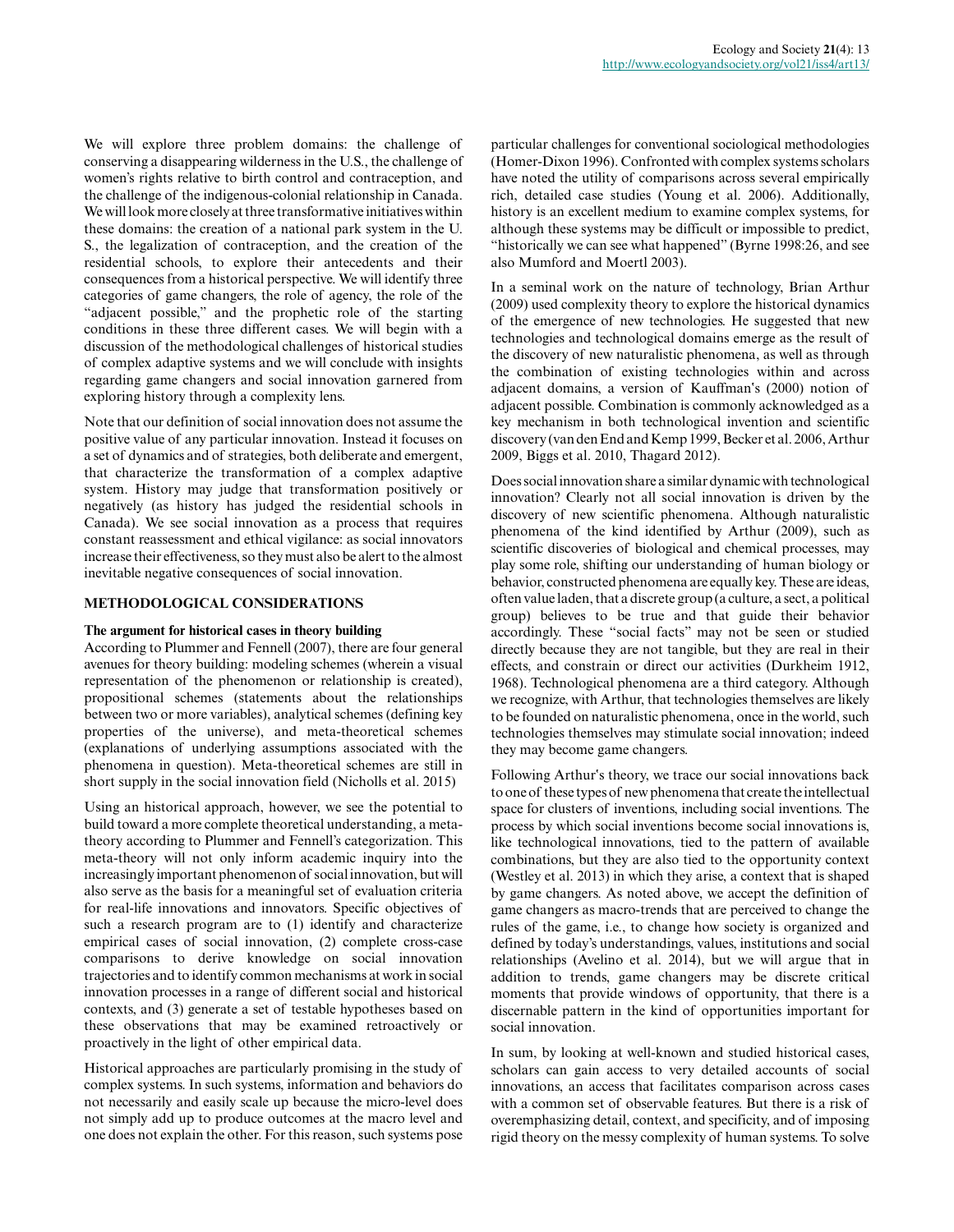the tension between the unique and the rule, and be able to travel between the micro, meso, and macro scales and see relevant connections between them, this program of study employs an exploratory approach informed by Charles Tilly's discussion of a mechanism-process model research program. In this approach, the researcher seeks to identify common "robust mechanisms" acting within the local contexts of each case. These mechanisms work within and between local circumstances, and produce a result that reflects that mutual imprinting, so that the same mechanism does not produce identical results across cases (Tilly 2008).

In its insistence on sampling across scales, this approach has a nice fit with recent work on social transformation, studies of transitions (Geels and Schot 2007, Rotmans and Loorbach 2010), and social-ecological transformations (Walker and Meyers 2004, Olsson et al. 2006). It follows Arthur (2009), however, in seeking to combine a long historical approach focusing on originating phenomena with a complex adaptive system approach in order to explore the dynamics of innovation over time.

To select our cases, we essentially started at the end. We began where the ultimate institutional impact was clear (the securing of major resources, legislation, wide spread cultural assimilation) and to work back through time, using secondary sources to try to uncover which phenomena (technical, natural, social) seem to have catalyzed the innovation. We then charted the pattern of evolution through time moving from microanalysis of the action of agents, monitoring the presence of individuals clearly associated with the innovation whether in a creative, supportive, or oppositional role, to a meso-scale focus on the problem domain and finally to a broader consideration of the shifting global landscape in which these domains evolved including major political, cultural, social, economic events occurring at the institutional and global scale.

This methodology revealed an interesting pattern of continuities and discontinuities. For example we would see smooth increases in activity around an innovation punctuated by absence of activity for a period of time and then a sudden reappearance of activity, this time with a different pattern. Based on the critical transition points we then did a second round of research that we termed "deep dives" where we would focus attention on a limited period and look for more qualitative and anecdotal evidence (news stories, court records, diaries) to understand the particular cultural, economic, intellectual, and political dynamics that characterized that period.

These three cases have been chosen because of their North American bias and because they each point to interesting hypotheses about the dynamic relationship between social innovation and game changers. As mentioned above, history (to date) has generally viewed two of these social innovations as positive, or at least progressive. The third, however, yielded tragic consequences and has been viewed retrospectively as ill conceived if not evil.

# **THE CASES**

#### **National parks**

In the U.S., the national parks have become a cornerstone of modern conservation policy and have helped to redefine people's relationship to nature. Though they originated in a romantic, perhaps naive view of nature, the National Parks System is today a powerful and well-organized actor in the environmental movement. This case looks particularly at the role that individual agents played in turning a romantic idea into a concrete and institutionalized reality.

Although royal game preserves and city parks predated them, the founding of the National Park System in the U.S. was a social innovation that profoundly impacted the social-ecological system in North America. The first protected area, Yosemite, was created in 1864. With the country torn apart by the Civil War, the U.S. Senate passed a bill to dedicate a large area of land in California including Yosemite Valley and the Mariposa Grove of Big Trees for preservation and enjoyment of everyone. It passed without much deliberation and questioning and was later signed by President Abraham Lincoln (Duncan 2009). In 1872, President Ulysses S. Grant signed a bill to create Yellowstone Park. In contrast to Yosemite, Yellowstone was not managed on the state level, but on the federal one (Duncan 2009). A combination of colonist/economic, scientific, and romantic interests intertwined and with the help of key agents resulted in the preservation over the next 100 years of protected areas spanning 2,607,131 km² (1,006,619 sq. mi), or 27.08% of the land area of the United States. In Canada National Parks currently cover an area of 303,571 km², or about 3.0% of the total land area.

#### **Legalization of contraception**

Contraception and a woman's right to choose remain highly contentious issues in modern societies all over the globe. At the end of the 19th century, what had before been the largely unregulated world of contraceptives, driven by market demand, was stopped in its tracks by religious opposition. Religious fervor drove powerful opponents to criminalize the use of contraception and for a time destroy supply, if not demand.

Proponents of the idea of woman's right to choose had to find other allies to move this innovation forward. This case considers how a social innovation, which originated in a social philosophy that argued for the equality of men and women, drew support from developments in adjacent domains. Those looking to transform the rights of women associated access to contraceptives with both new medical research into contraception and a growing concern about population and poverty. This combinatorial alchemy crystalized in the new idea of reproductive freedom. This initiative throughout faced religious opposition, and this case shows how conflict can drive combination and recombination in social innovation.

#### **Residential schools**

Not all social innovations have a positive impact, despite the best intentions of those involved in creating them. Residential schools were born out of a desire to tackle deep social issues affecting First Nations in Canada but became instead a tool of discrimination and terrible abuse that scarred multiple generations. From the mid-19th century until 1998, the Canadian government and religious authorities ran schools to Christianize and Canadianize indigenous children, and from 1880 onward, this effort took the form of Indian residential schools. Indian residential schools sit closer to social engineering than social innovation on a spectrum of agent-driven social change. Yet, if we understand social innovations as trying to target isolated or disadvantaged populations, to improve their standard of living and shift their outcomes, than residential schools certainly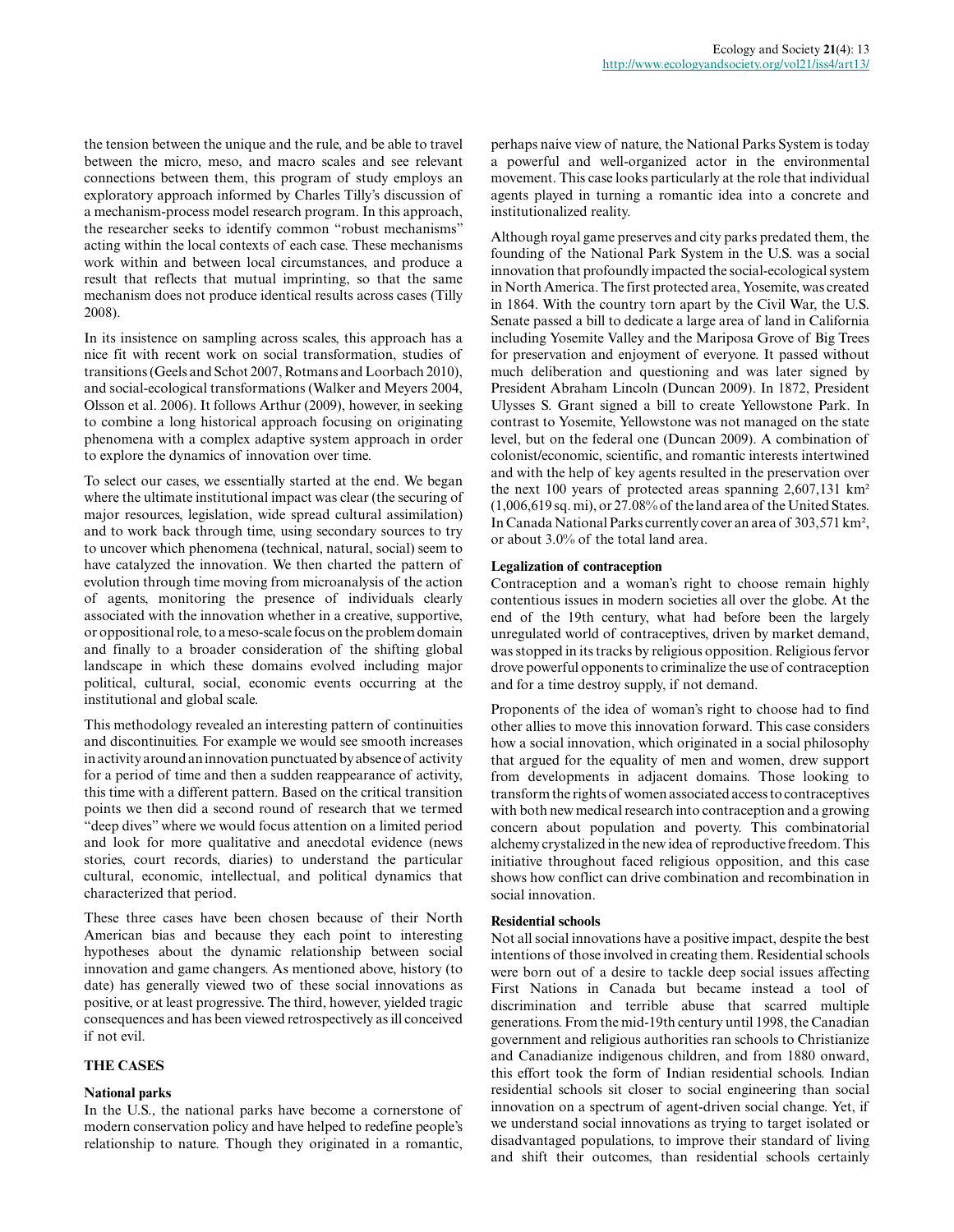warrant consideration. The residential school experiment is a cautionary tale, of how attempts at social innovation can be fatally flawed and eventually fall out of favor when new ideas (social phenomena) emerge and unseat our current assumptions and beliefs. Nonetheless, this case also points to the sometimesperverse impact of dysfunction: spectacular failures can open the door to new and more positive opportunities.

#### **ANALYSIS: GAME CHANGERS AND SOCIAL INNOVATION**

As noted above, Avelino et al. (2014) see the value of the concept of game changer as providing a focal point for debate, interpretation, and social construction among those working toward a particular social transformation. When viewed historically, therefore, game-changing events mark, for the researcher, a kind of station on the journey of transformation, moments when we can probe the changing definitions and directions the transformation is assuming. Exploring these cases using the concept of game changer, three distinctive but related types of opportunity appear to be at work.

#### **Game changers as seminal ideas: the role of collective sense making in social innovation.**

Brian Arthur (2009) defines phenomena as aspects of the natural world that are discovered by science, and argues that these set in motion an emergent fountain of combining and recombining innovations that define new innovation space. As noted above, we have expanded his definition in the realm of the social to include "social facts," new ideas that in themselves have the power to shape behavior, as well as scientific breakthroughs and technologies that open the space for innovation. Interestingly, our project has pointed to a particularly powerful role in social innovation for these "social facts." Although undoubtedly, scientific insights into the human body, mind, and social behavior have had a role in all three of the innovations that are the focus of this paper, the most powerful drivers have been new ideas, social and political philosophies, often originating in the work of individual thinkers, which become schools of thought. Although these originating ideas are generally hotly contested and may take a number of years to form into a new school of thought, when they do, they offer a clear bifurcation with past dominant ideologies, offering, similar to Arthur's scientific breakthrough, a philosophical breakthrough that precipitates a cascade of transformative activity including philosophical debates, new organizations, and new programs.

In the case of the national parks, the underlying impetus can be found in the Romantic tradition. Romanticism and romantic environmentalism originated in Europe by the end of the 18th century and reached its climax during 1800-1850, partly in reaction to the industrial revolution and scientific rationalization of nature. As Jones (2012:34) notes, romanticism "advanced the worship of the wild." This was most visible in England, a country that served both as a cradle of industrialization, but also as a birthplace of the strongest opposition toward it. Rapid industrialization and urbanization of the 19th century transformed not only towns, but also the quiet English countryside. These changes fueled negative reactions, especially within the artistic circles (Guha 2000).

From the poets the strongest opposition was voiced by William Wordsworth who wrote the following:

## *For I have learned*

*To look on nature, not as in the hour Of thoughtless youth; but hearing oftentimes The still, sad music of humanity.*

John Ruskin, an artist, art critic, art patron, and an influential thinker of his time, echoed Wordsworth poetic sentiments. Ruskin wrote that every river in England was polluted and turned "into a common sewer, so that you cannot so much as baptize an English baby but with filth, unless you hold its face out in the rain, and even that falls dirty" (as cited in Guha 2000:13). He believed that the modern man has desacralized nature by viewing and treating it only as a source of raw material and not finding the divinity in it that the premodern man saw (Guha 2000). Ruskin wrote, "Nature is painting for us, day after day, pictures of infinite beauty if only we have the eyes to see them."

The first recorded idea about the concept of national park belonged to the artist George Catlin (Jones 2012) who described it as a place "containing man and beast, in all the wild and freshness of their nature's beauty" (Duncan 2009:11). In 1832, after studying and observing the Indians and their environment on the Great Plains in South Dakota, Catlin was struck by the idea that this pristine wilderness, including the native Indians and their way of living, would be gone forever (Miles 1995, Duncan 2009). Catlin's ideas and aspiration to preserve the natural beauty in the face of destructive human activities fall squarely within the Romantic tradition.

In the case of legalization of contraception, the notion of human rights began in Europe in the late 18th and early 19th century, fuelled in part by the French Revolution. Early feminist philosophers such as the French playwright and political activist Olympe de Gouges used this game changer in 1789 to link the rights of women to that of human rights, generally assumed to be the rights of men, which were a central political and social debate in the Enlightenment (Phillips 2004). A key breakthrough came in 1869 when the influential philosopher and Member of Parliament, John Stuart Mill published his essay entitled "The Subjection of Women." He argued for the near slave status of married women and for the right to vote. Although his arguments won little support among contemporaries, they generated greater attention for the issue of women's suffrage (Van Wingerden 1999).

Although contraception was initially based on a naturalistic phenomenon, the discovery and understanding of human reproduction, and fueled by a technological game changer, the discovery of rubber and the invention of the condom, it was stopped in its tracks by Christian religious fervor, reaching its apex in the Comstock Act of 1873, which declared all forms of contraception "obscene" and akin to abortion. In response, beginning in 1910 a campaign to overturn the Comstock Act was launched by social entrepreneurs Emma Goldman, Mary Ware Dennett, and Margaret Sanger (Parry 2011). This marked the beginning of the birth control movement, associated explicitly with women's sexual liberation and gender equality, spearheaded by Margaret Sanger (Tone 1996).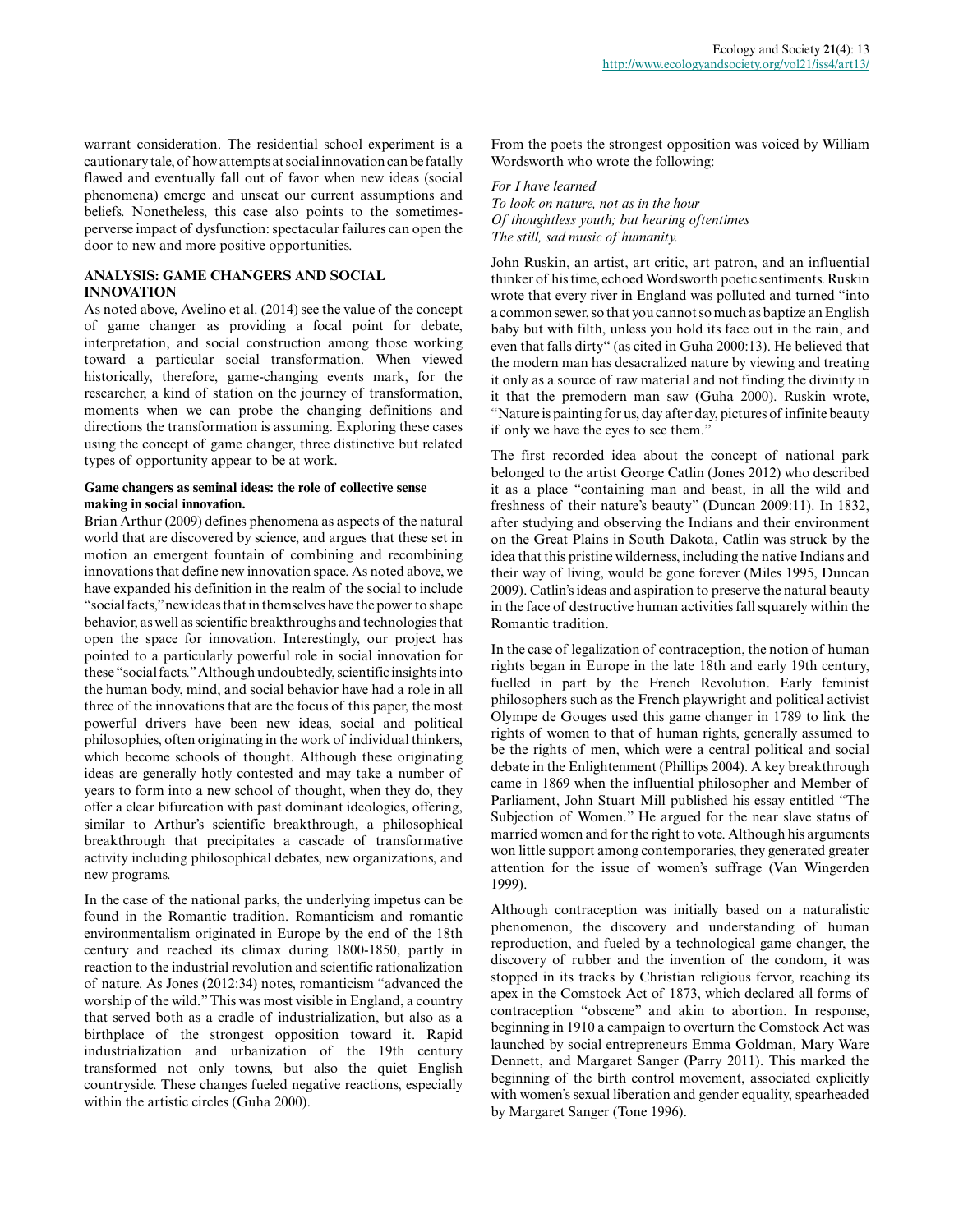When the phenomena of the equality of men and women was linked to the idea of control of contraception, it also flew in the face of another "social fact," the religious belief of the evil of women who lured Adam into eating of the tree of knowledge and therefore insured that they were banned from paradise. The sexuality of women in a number of Christian traditions has always been seen as suspect, and the punishment of women for the sins of Eve has been suffering the pain of childbirth (aptly called labor). As we will see below, the clash between these two beliefs created not only a seminal moment of conflict but also a continued social tension that helps to explain the particular pattern of combination and recombination associated with this innovation.

In relationship to the residential schools, the game changers were also cultural ideas, and two important ones may be identified. The disregard or outright hostility for other cultures, especially non-European ones, was long standing. It was one of the covering assumptions in the settlement of North America that excused treaty breaking, and missionaries' work to "civilize" the populations of North America. This included individual schools as early as the 17th century, although not as a continuous or cohesive organization (Miller 1996). These behaviors, and eventually policies of Canada and the United States were informed by the constructed social phenomena that human societies were hierarchically organized, from the most civilized to the most savage, and the belief that Christianity was a moral truth (the one true faith) that must be disseminated and must dominate (Castellano et al. 2008). Anglo-American and Anglo-Canadian society, as Christian and as Western, was therefore entitled and obligated to change ("civilize") indigenous peoples.

Nations must constantly build and rebuild themselves; they must train their new members in the rules, expectations, and opportunities. Public schools are one of the key institutions in this process in the modern era, as national systems devoted to training up children into "citizens for an industrial economy" (Jarman 1951). In the 19th century, at the same time as the residential schools' creation, schooling generally, that is, in common public schools, rather than elite institutions, was "hailed as a means of ending poverty, providing equality of opportunity, and increasing the national wealth" (Spring 2008:7) because schools could train children for their moral (religious), civic, patriotic, and industrial futures (Jarman 1951). Regardless if the pupils were young Englishmen to be sent to fight for Empire, or young indigenous children their teachers hoped to convert to Christian Canadians (Haig-Brown 1988), schooling was (and is) the popularly agreed-upon pathway from (relative) tabula rasa to desired outcome.

Indian residential schools (IRS) were an example of bricolage, the nexus of ideas about children and the nation-state and even humanity. Residential schools represented the culmination of the state's belief in its ability to shape its subjects through schooling, and that indigenous society and people needed to be changed. J. R. Miller argued that these schools "typified the totalitarian and assimilative spirit of Canada's Indian policy," at the time, with the simply stated (but not easily achieved) goal to "educate and colonize a people against their will." (Miller 1990:396).

Interestingly, these colonial ideologies met with less resistance than might be expected because of a shift in ideation among indigenous leaders, who, cognizant of the inexorable march of white civilization, came to see that their youth needed a different kind of education. The Garden River Ojibwa chief Augustine Shingwauk explained his rationale to the Anglican authorities in Toronto in 1871:

*I hoped that before I died I should see a big teaching wigwam built at Garden River, where children from the Great Chippeway Lake would be received and clothed, and fed, and taught how to read and how to write; and also how to farm and build houses, and make clothing; so that by and bye they might go back and teach their own people.* (Miller 1996:5-6)

Chief Shingwauk's teaching wigwams were to be a bridge between his people and a survivable future. This realization came at different times to indigenous nations across the continent, as Euro-Canadian settlers grew in number and the federal government sought to enforce its authority across the lands it claimed; this required adaptation and innovation for survival (Miller 1996) Importantly, the teaching wigwam was not a pathway out of traditional life and identity, but an effort to maintain those in a new world. Advocating for this pathway required a basic shift in perspective, that placed indigenous peoples in a Canadian, rather than indigenous context. It opened the door to residential schools as an innovation.

## **Game changers as exogenous disturbances: the role of global crises and events in social innovation**

Although phenomena that stimulate abrupt changes in the pattern of social innovation can be seen as game changers, one of the interesting things about following multiple transformative social innovations over time is that it allows the researcher to see the impact of certain exogenous events across multiple domains. These events act as disturbances, creating opportunities for shifting institutional arrangements at the highest levels. It is notable that in our three cases, the World Wars, particularly the Second World War, had an impact on all three problem domains, but that impact was different in each problem domain.

In the case of the residential schools, the horror of the Holocaust shone a spotlight on the destructiveness of racially based policies that sought to eradicate racial difference through assimilation or separation/apartheid. There had been plenty of evidence that the residential schools were killing aboriginal children, as opposed to helping them. In 1907, Dr. Peter Bryce, then medical director for the Department of Indian Affairs, submitted a report he entitled "The Story of a National Crime" in which he estimated that up to 50% of aboriginal children died in the first year of attendance at a residential school (largely from tuberculosis). This report was suppressed and not published until 1922, after Bryce was relieved of his duties, but the publication did little to awake the collective conscience of a nation. On the other hand, the Holocaust, with its systematic elimination of six million Jews represented such a horrifying extreme, that it was impossible to condone policies that smacked of similar racial cleansing. Between 1948 and 1952 laws were passed to end the compulsory education of aboriginal children, although the last residential schools did not close until the 1970s. For this case, the Second World War represented a tipping point: it was a political/military event, but it was a cultural game changer.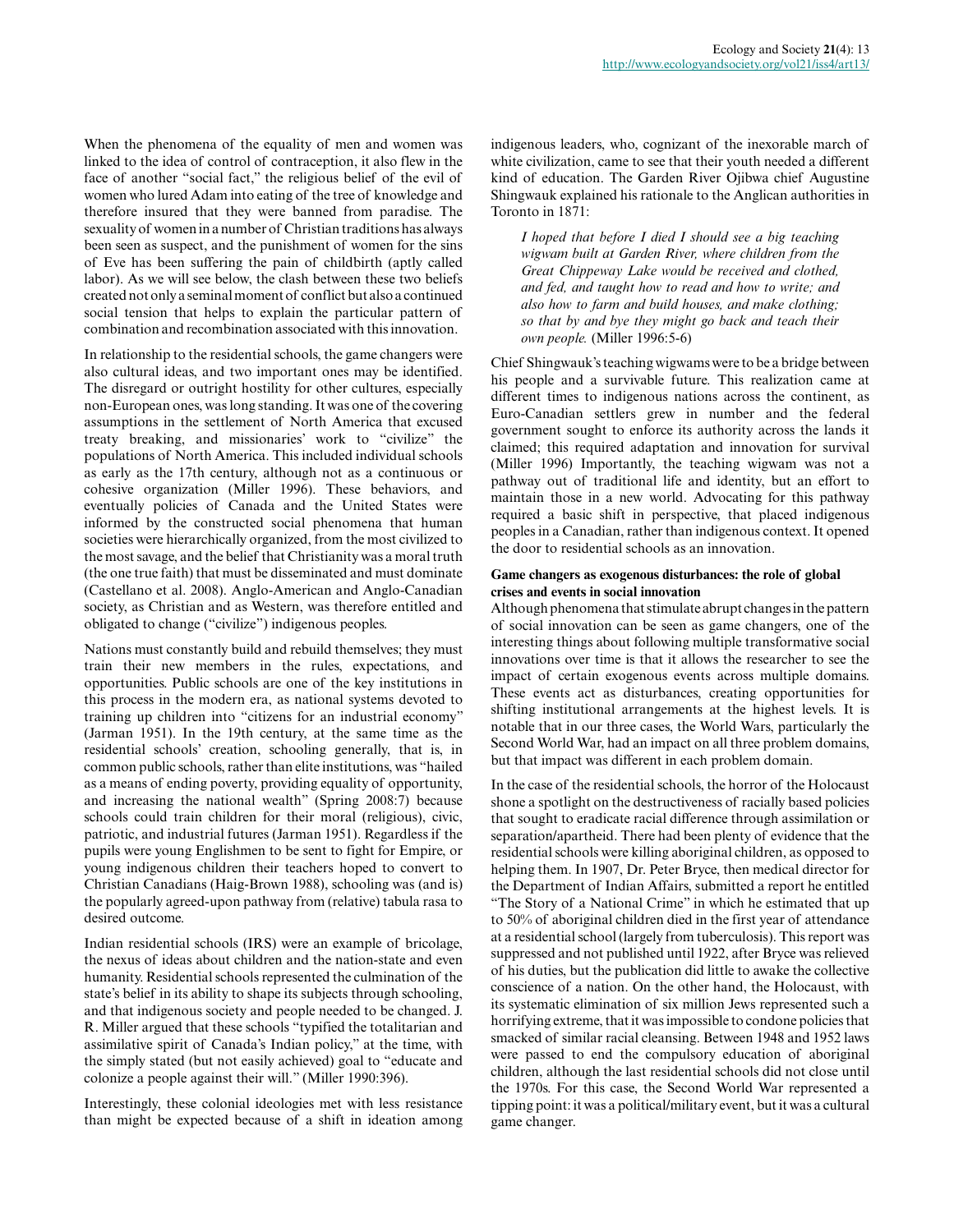In the case of legalization of contraception, the outbreak of venereal disease among the troops in WWI opened the door for the legal distribution of condoms and for the first physician-run clinics for their distribution. This was also a major breakthrough for those fighting for the legalization of contraception. The war acted as a game changer in that it encouraged new medical practices and those interested in the legalization of contraception were able to "piggy back" on this institutional shift.

National parks as an innovation was stalled as opposed to augmented by war. Park creation was a peacetime activity. Between the end of the Spanish American War and the beginning of WWII, a pattern of proliferation can be seen with multiple parks created in the park system in the U.S. But in times of war, the focus became on security and on raw materials needed for the production of military equipment. Interestingly it was also a game changer of a cultural/perceptual nature. In the peacetime that has followed WWII, there has been a slowdown in the creation of new parks, but an increase in the administrative infrastructure that ensures their long run viability. Protection of the rare and precious has become the theme.

*The expansion of the NPS and development of new parks in Hawai'i and elsewhere was also an outcome of the war. Engendered by an at least century-old faith in nature's transcendent values and by a growing recognition that the world was a [sic] both a finite and fragile place, the country's newfound awareness of the beauty and significance of the outdoors led, in turn, to a more profound commitment to preserving what remained of a shared inheritance. World War II may have unleashed unprecedented forces of devastation but it also ushered in a newfound respect for the natural environment and its importance to human existence.* (Chapman 2014:411)

When looking across the pattern of thresholds and discontinuities, game changers both universal and regime specific are clear punctuation marks, after which we see a change in pattern.

#### **Game changers as endogamous opportunities: the role of conflict, agency, and the adjacent possible in the dynamics of social innovation**

Although exogenous opportunities present windows that can be strategically used to advance, de-escalate, or redefine a social innovation, other game changing moments seem to be engineered by opposition to a trajectory of a particular social transformation, or by resource scarcity among those attempting to forward a social innovation. So although exogenous opportunities disturb the social architecture sufficiently to allow new ideas to get a purchase, endogamous opportunities are often deliberately and strategically constructed, most often through the development of necessary partnerships (Brown et al. 2013, Westley et al. 2013). These partnerships, however, have a tendency to shift the innovation space, occasionally resulting in an uneasy pairing of ideas.

The concept of "adjacent possible" was introduced by complexity theorist Stuart Kauffman (2000). He used the concept to point to the proximate elements in any situation with which a focal element may combine. Johnson (2010) makes a specific link between the concept and innovation. The phrase (adjacent possible) captures

both the limits and the creative potential of change and innovation. In the case of prebiotic chemistry, the adjacent possible defines all those molecular reactions that were directly achievable in the primordial soup. Sunflowers and mosquitoes and brains exist outside that circle of possibility. The adjacent possible is a kind of shadow future, hovering on the edges of the present state of things, a map of all the ways in which the present can reinvent itself. The strange and beautiful truth about the adjacent possible is that its boundaries grow as you explore them. Each new combination opens up the possibility of other new combinations (Johnson 2010).

An explicitly historical approach to social innovation allows the observer to track the ways in which an innovative idea moves forward to link to other symbiotic ideas, particularly when faced with opposition when moving along a particular trajectory. The best example of this is found in the case of legalization of contraception. Tracing back to the 1700s and early 1800s, abortion, a radical form of birth control, was legal under the common law as long as the abortion was conducted before the mother could feel the fetus move. In addition, other contraceptives, primarily spermicide, were commonly prepared and used in the home to prevent unplanned pregnancies. By the early 1800s the social demand for birth control was evident and the marketplace began to capitalize on this opportunity and birth control became available in the open market. Technological and medical advances in the mid 1800s contributed to the commercialization of abortions and allowed for the domestic manufacturing of condoms and rubber cervical caps, each of which increased the use of birth control practices by the general public.

However, in the 1800s the increasing demand for and use of birth control spurred concerns, particularly with regard to abortions. In 1857, the American Medical Association began a crusade against abortion and petitioned for the passage of criminal abortion laws. By the end of the century, every state in the USA had restricted abortion (Tone 1996). At the same time though, public concerns revolving around the morality and right of an individual to "play God" offered public support for the American Medical Association to counter act the movement toward open access to birth control. The great "birth control controversy" began in 1873 when Anthony Comstock successfully petitioned Congress to declare contraception of all kinds "obscene." The result was the banning of the distribution of all such materials through the mail (Parry 2011). Following the "Comstock Act," many states also criminalized the circulation of contraceptive information and devices. As a result, doctors who dared to inform women about the prevention of birth through any means, including abstinence, were criminally liable.

Forced out of the market, the advocates of birth control had to find new allies. Beginning in 1910 a campaign to overturn the Comstock Act was launched by social entrepreneurs Emma Goldman, Mary Ware Dennett, and Margaret Sanger (Parry 2011). This marked the beginning of the birth control movement, associated explicitly with women's sexual liberation and gender equality, spearheaded by Margaret Sanger (Tone 1996).

Sanger insisted that women's sexual liberation and economic autonomy depended on the availability of safe, inexpensive, and effective birth control (Tone 1996), and she wasn't afraid to push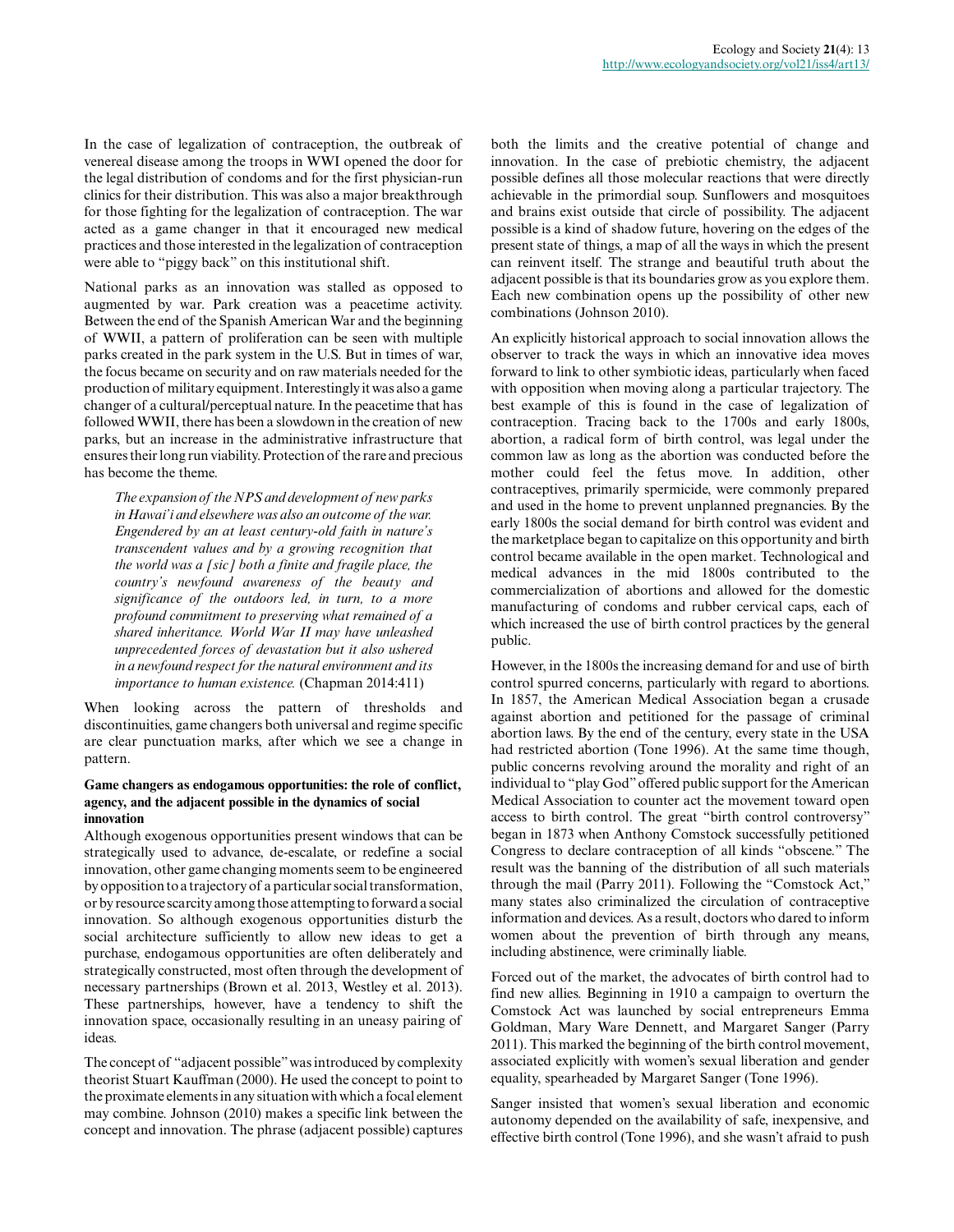buttons and defy the law to get her point across. In the beginning of her fight to legalize birth control, Sanger illegally published a pamphlet titled "Family Limitation." However, to avoid prosecution she fled the U.S. to Europe, to return only upon the death of Anthony Comstock.

Faced with continuous opposition, Sanger was to associate with different allies over the next 30 years, building off the venereal disease scare in WWI, the extreme poverty of the depression in the 30s, and the desire of the private sector to re-enter the market where there was clear demand. The legal opposition however continued until, in 1936 the medical director of Sanger's Birth Control Clinic Research Bureau in New York City was criminally accused of importing contraceptive materials from Japan. In a landmark case, known as U.S. vs. One Japanese Pessaries, the Supreme Court determined that birth control could no longer be declared obscene. This allowed physicians in every state to legally send and receive contraceptive devices and information through the mail for the first time since the Comstock Act was initiated in 1873 (Tone 1996).

These allies represented both their own interests (medical, social welfare, private sector) but they also represented an adjacent possible for Sanger and others who were pursuing a transformation of women's rights and freedoms. Which combinations were possible was emergent and highly contextual, but without strategic agency the agenda would not have moved forward. The adjacent possible can be seen as potentially an endogamous game changer.

What is often missing in accounts of these combinations is agency. Agency is a somewhat problematic concept in complexity theory because the notion of emergence implies a pattern evolving without intention and direction from the interaction of variables. And yet a closer look at social innovations through time reveals agents acting with intent (Westley et al. 2013). This becomes more comprehensible if we recognize the opportunistic nature of these actions: such agents are motivated by a passion for a particular goal, however they will use whatever means present themselves to try to forward these goals. This has unpredictable and emergent effects on the pathway toward transformation.

In the case of the national parks, the adjacent possible, which combined and recombined with the Romantic desire to save pristine nature, contained the colonist tendencies to extract wealth from the new lands. The close affiliation of the spread of the national parks with the colonization is well illustrated by the following example: the first international environmental conference was held in 1900 in London and was dedicated to the protection of wildlife in Africa. There were no Africans present; the delegates were from the foreign ministers of the colonial powers that then controlled the continent: France, Germany, Belgium, Italy, Spain, Portugal, and Great Britain (Guha 2000). Soon after, the first multinational conservation society was established and was called "Society for the preservation of the fauna of the Empire". With colonization the boundaries of the known world expanded and thus, the resources "beyond the frontier" were no longer viewed as unlimited (Jones 2012). It was also true that the destruction of wilderness and depletion of valuable natural resources was both most visible and most rapid in the colonies. The establishment of national parks throughout the world was an attempt "to incorporate certain forms of valued

nature into schemes of national or imperial development" (Gissibl et al. 2012:8).

Although clearly this thread was in tension with the notion of preserving a pristine wilderness, history indicates that these two preoccupations, interwoven with a third, the conservation scientists desire to inventory the wilderness for new species of flora and fauna, worked together to secure the necessary political and financial resources required. After the Civil War was over, the U.S. government expressed interest in exploring natural resources available in the western territories of the country. This interest was mainly dictated by the economic hardship of the post-Civil War period. By this time, it was already known that Yellowstone offered stunning scenery and could potentially become a major tourism destination. However, U.S. government was interested to see if Yellowstone could serve not merely as a tourism destination, but also as a repository of valuable natural resources. In 1871 funds were designated to support an expedition that would document what natural resources were available in the west, and particularly on the route of the transcontinental railroad that was being constructed during that period. The first transcontinental linkage that joined the tracks of the Central Pacific and Union Pacific railroads at Promontory Point, Utah, was completed two years prior to the 1871 expedition, thus paving the way to a more rapid and intensive development of the Far West (Merrill 1999). The 1871 expedition was led by Dr. Ferdinand Hayden, the head of the U.S. Geological and Geographical Survey of the Territories, and was the first scientific expedition that studied and documented the territory of the present Yellowstone National Park (Merrill 1999, McNamara 2014).

The exploration of the West and the expansion of the railway network were intertwined processes. By 1871, railroad companies became powerful empires and major land-administrating agencies. During the period of 1862-1871, Congress granted about 174 million acres of public land to construct transcontinental railroads. The Northern Pacific Railroad that aimed to build a railroad line connecting Chicago to the West Coast, actively promoted Yellowstone as a place of spectacular beauty (Merrill 1999). It is suggested that the Northern Pacific adopted Judge Kelley's suggestion of protecting Yellowstone area as a company policy and started to actively advocate for it (Haines 1996). The main financial backer of the Northern Pacific, Jay Cooke, famously publicized Yellowstone as "America's Switzerland" claiming that instead of traveling to Europe to see the beautiful natural scenery, Americans would soon travel to the West, thus urging investors to fund the western line construction. It is also believed that Northern Pacific was interested to see the results of the Hayden expedition. Given that the company paid favors to Hayden by providing cheap rates and helping with transporting horses and supplies, Hayden planned to survey the route for the possible location of the rail beds (Merrill 1999).

The expedition that Hayden led in 1871 to explore the territory of the present Yellowstone National Park was one of the largest endeavors of its kind, with the budget of \$40,000 and lasting for a few months. The team consisted of 32 people including a geologist, a topographer, a mineralogist, a zoologist, an ornithologist, an agricultural statistician, an entomologist, a physician, a support staff of drivers, waiters, cooks, general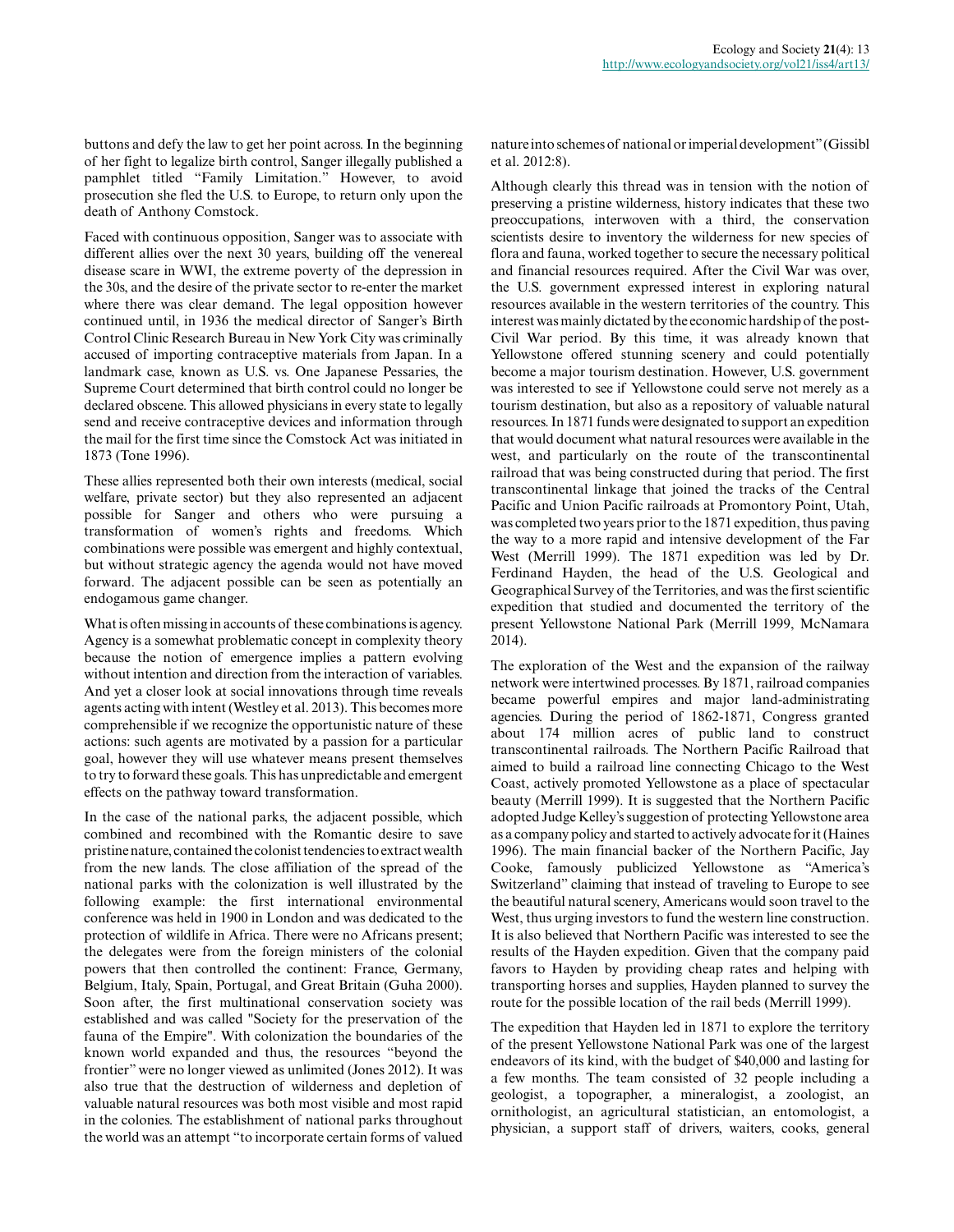assistants, hunters and guides, a wagon master, a secretary, as well as a painter Thomas Moran and a photographer William Henry Jackson (McNamara 2014).

After the expedition, Hayden prepared a 500-page report for Congress with the detailed accounts on what the expedition found. In addition, Moran produced paintings of the Yellowstone scenery, while Jackson brought back the photographs (McNamara 2014). The expedition resulted in the large amount of various materials for scientific investigation, "forty-five large boxes containing more than one thousand specimens of minerals (including specimens from the hot springs), more than six hundred specimens of rocks, large numbers of mammal and bird skins, eggs, and other items had been sent during the expedition to the Smithsonian" (Merrill 1999:203)

Hayden's contribution extended beyond organizing an expedition and writing a report. After receiving a letter from the Northern Pacific with the suggestion to set aside the area of Yellowstone as a national park, he became one of the most active advocates of this idea (Merrill 1999).

The draft bill was prepared based on the Yosemite model and introduced in both houses of Congress on 18 December 1871. Hayden and his supporters actively engaged with the members of Congress by lobbying for the idea of creating a national park. With the enthusiasm, energy, and thorough knowledge of the subject, Hayden communicated to the congressmen the importance of preserving the Valley of the Upper Yellowstone. In this process, Jackson's impressive photographs and Moran's watercolors proved to be indispensable (Merrill 1999). Hayden argued that aside from the unique scenery and geological features of the area, the entire Yellowstone area would not be suitable for agricultural or mining purposes because of its altitude and geography. He called for dedicating this area "as a pleasure ground for the benefit and enjoyment of the people" and if the congress would not pass the corresponding bill, Hayden warned that "persons are now waiting for the spring to open to enter in and take possession of these remarkable curiosities, to make merchandise of these beautiful specimens, to fence in these rare wonders, so as to charge visitors a fee, as it is now done at Niagara Falls, for the sight of that which ought to be as free as the air or water" (Merrill 1999:208).

The Bill did not encounter much opposition, although there was an attempt to send it back to the Committee of Public Lands and Committee on Territories, however, the representative Henry Dawes interfered. Dawes was one of the most influential members of the House at that time, but more importantly, was a friend of Dr. Haynes and shared strong conservation convictions. Dawes spoke while commenting on the proposed legislation (Haines 1996:171):

*This bill follows the analogy of the bill passed by Congress six or eight years ago, setting apart the Yosemite Valley... with this difference: that bill granted to the State of California the jurisdiction over the land beyond the control of the United States. This bill reserves the control over the land... to the United States... it will infringe upon no vested rights... treads upon no rights of the settler... and it received the urgent and ardent support of the legislature of that Territory [Montana].*

The establishment of Yellowstone National Park did not unfold without opposition. The local residents of the area were against imposing strict restriction on economic development and settlements because they feared that these regulations would hinder the economic prosperity of the region. These groups advocated for the reduction of the park size and allowing mining, hunting, and logging activities. The opponents of the park were active and insistent. For example, Montana's Congressional representatives introduced bills into Congress for every season for 20 years with the suggestion to undesignate the park (Wuerthner 2007).

Thus, the establishment of the Yellowstone Park, which paved the way for all future parks, was not solely guided by altruistic motives. There was a combination of forces that triggered this development. For one thing, aside from interested individuals hoping to preserve the natural wonders, the idea of creating a national park was also lobbied by a powerful corporation, although with radically different interests. The Northern Pacific Railroad Company intended to monopolize the tourist traffic and trade corridors in this area. The fact that the huge lands would be under federal control and free of any private claims would limit competition and help the Northern Pacific to establish its monopoly across southern Montana Territory. However, in the mid-1880s Congress denounced proposals by railroad and mining companies to construct a railway through the northern part of Yellowstone and reduce the area of the park (Sellars 1997).

Last, in the case of residential schools, although there is clear evidence of the dominant power of one of the strands (colonial assimilation), as we have noted the concept of indigenous children receiving white education was part of indigenous philosophy as well. However, it seems likely that in advocating for such education, indigenous leaders were still informed by a belief that the two nations could and should coexist on an equal footing: the Treaty of Niagara. At that time, Aboriginal Peoples and early colonists had begun to establish principles for interaction that covered authority over lands and resources (Borrows 1998). Aboriginal Peoples held considerable power relative to the British colonists because of important trade relations established through the fur trade and military relations critical to subduing American expansion (Miller 2009). However, encroaching settler populations and increasing tensions signaled the need to formalize principles for interaction. The Royal Proclamation of 1763, issued by King George III, outlined protections for Crown and Aboriginal jurisdiction, stating that Aboriginal lands could not be taken up without consent and establishing clear rules for interacting with Aboriginal Peoples until the formal treaty process could be completed (Borrows 1998).

Aboriginal Peoples played an active role interpreting the Royal Proclamation through oral promises and symbolisms performed at the Treaty of Niagara in 1764 where the Royal Proclamation was affirmed by both Aboriginal Peoples and early colonists. The Treaty of Niagara marked a monumental gathering of Aboriginal Peoples, the most diverse ever recorded, and, although left with few options other than to build a relationship with the British, 2000 Chiefs made the journey to engage in the events (Borrows 1998, 2005).

Among the numerous exchanges of presents, promises, and wampum belts (a common diplomatic tool used by Aboriginal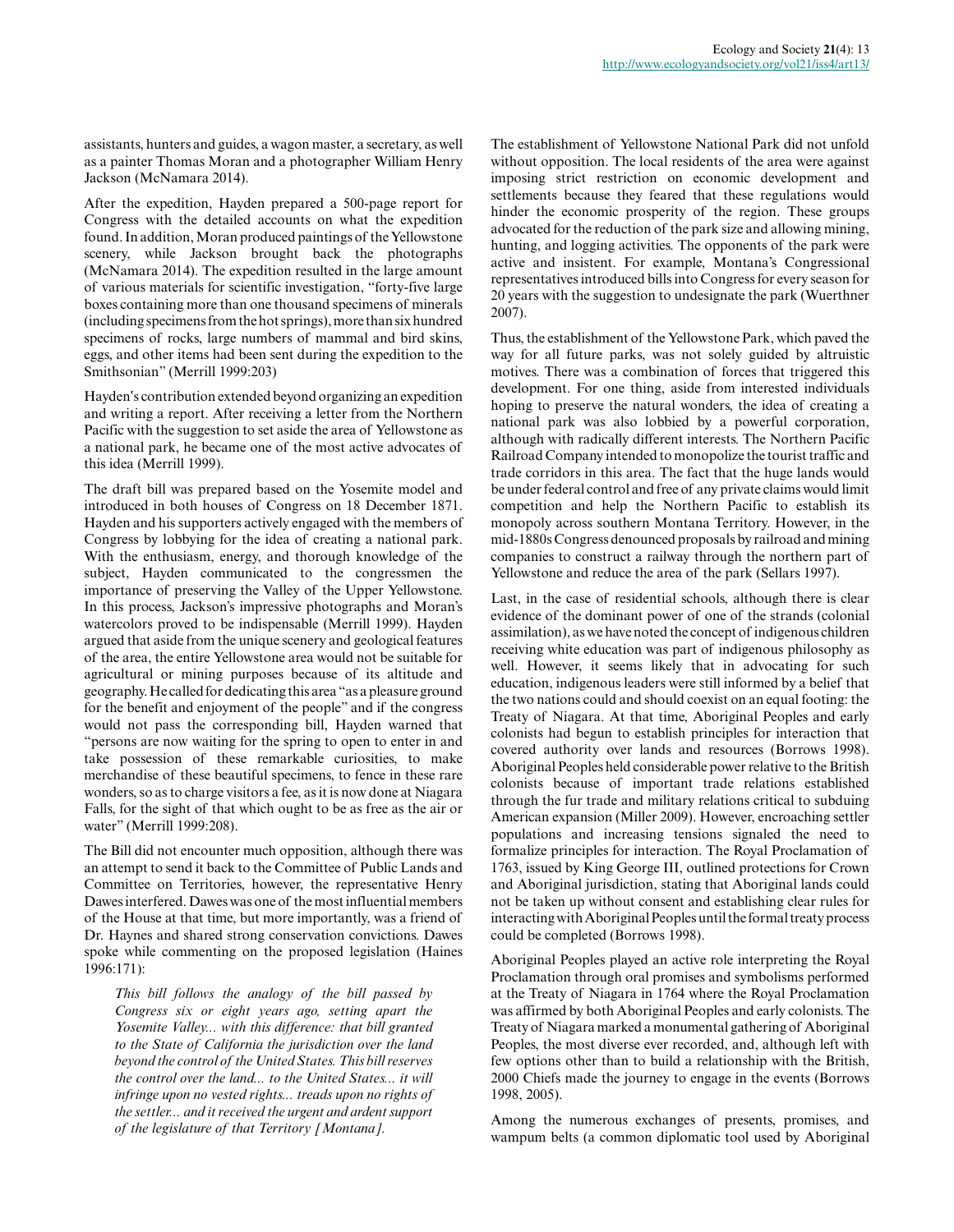Peoples), perhaps the most notable exchange was that of a Two-Row Wampum Belt that represented a relationship between Aboriginal Peoples and the British Empire built on peace, friendship, and respect, and a promise to uphold the integrity of each nation by promising noninterference with each other's internal affairs (Borrows 1998, 2005). Superintendent of Indian Affairs William Johnson, husband to a Mohawk woman and highly regarded among Aboriginal Peoples, demonstrated his understanding of importance of the exchange as he presented the Wampum belt (as quoted in Borrows 1998:163):

*I now therefore present you the great Belt by which I bind all your Western Nations together with the English, and I desire that you will take fast hold of the same, and never let it slip, to which end I desire that after you have shewn this Belt to all Nations you will fix one end of it with the Chipeweighs at St. Marys [Michilimackinac] whilst the other end remains at my house...*

A year after the Treaty of Niagara, Williams invoked the symbolism of the Two-Row Wampum and an understanding that the events at Niagara in 1764 did not imply sovereignty over Aboriginal Peoples when he evaluated a concerning treaty report that implied Aboriginal Peoples had been mistreated: "These people had subscribed to a Treaty with me at Niagara in August last...they can not be brought under our laws, for some Centuries..." (as quoted in Borrows 1998:164). Borrows (1998) provides evidence by way of transcripts of a meeting near Manitoulin Island in 1818 that the Royal Proclamation and Two Row Wampum were actively used to shape relationships between Aboriginal Peoples and the British Crown over 50 years after the gathering; the transcripts state that an Anishanaabe speaker took out the original Two Row Wampum presented at the Treaty of Niagara and stated the following:

*Father, This my ancestors received from our Father, Sir W. Johnson. You sent word to all your red children to assemble at the crooked place (Niagara)...You then laid this belt on a mat, and said - may all be brethren united, and hope our friendship will never cease. I will call you my children; will send warmth (presents) to your country; and your families shall never be in want.* (as quoted in Borrows 1998:166)

Viewed from the long view of historical perspective, one can see that the "big teaching wigwam" did not refer to the assimilation of indigenous children but to the creation of an opportunity for mutual learning, and opportunity that was not realized in the residential schools. It did not, however, disappear. In June 2008, Stephen Harper, the then Prime Minister of Canada, issued an apology for the damage done by Residential Schools. He closed that speech in the following way:

*The burden of this experience has been on your shoulders for far too long. The burden is properly ours as a government, and as a country.*

*There is no place in Canada for the attitudes that inspired the Indian residential schools system to ever again prevail.*

*You have been working on recovering from this experience for a long time and in a very real sense, we are now joining you on this journey.*

*The government of Canada sincerely apologizes and asks the forgiveness of the aboriginal peoples of this country for failing them so profoundly.*

*We are sorry.*

*In moving towards healing, reconciliation and resolution of the sad legacy of Indian residential schools, implementation of the Indian Residential Schools Settlement agreement began on September 19, 2007.*

*Years of work by survivors, communities, and aboriginal organizations culminated in an agreement that gives us a new beginning and an opportunity to move forward together in partnership.*

*A cornerstone of the settlement agreement is the Indian Residential Schools Truth and Reconciliation Commission. This commission presents a unique opportunity to educate all Canadians on the Indian residential schools system.*

*It will be a positive step in forging a new relationship between aboriginal peoples and other Canadians, a relationship based on the knowledge of our shared history, a respect for each other and a desire to move forward together with a renewed understanding that strong families, strong communities and vibrant cultures and traditions will contribute to a stronger Canada for all of us.*

The apology recognized the need for some redirection of resources and authority, based on a different definition, one of partnership, not assimilation, and a new conversation (truth and reconciliation). This recognition was long overdue and had been preceded by a number of changes on a legislative front. It was also not new. Arthur (2009) explains that there are rarely ever any truly novel technological innovations, that they have an ancestry and arise as combinations and recombinations of previously existing technologies.

Applying this reasoning to social phenomenon, it resonates with the path-dependent nature of assimilation policy described above. However, Arthur's views leave little room for the re-emergence of old, or even ancient, ideas and knowledge to fill social needs. For instance, there is little to no novelty flowing from the notion of a co-operative relationship between Aboriginal and non-Aboriginal Peoples in Canada, it is an old idea formalized through the Royal Proclamation and several early Treaties negotiated through Wampum diplomacy. Further still, the wisdom underlying this relationship is ancient and held to this day by indigenous knowledge guardians. Therefore, this "new" approach to aboriginal relationships must be viewed as having novelty in context; it is merely the context that is novel, not the underlying social phenomenon. Its reappearance, however, in a speech from Canada's highest elected official, was a welcome reassertion of a long neglected element which, although it had never dominated the residential school initiative, was still part of indigenous heritage associated with relations to white colonialists.

# **SUMMARY AND CONCLUSIONS**

Looking across these three historical cases of social innovation we see how the concept of game changer associated with socially constructed opportunities helps to explain the dynamics of transformation over time. We have seen that game changers appear to be of three kinds: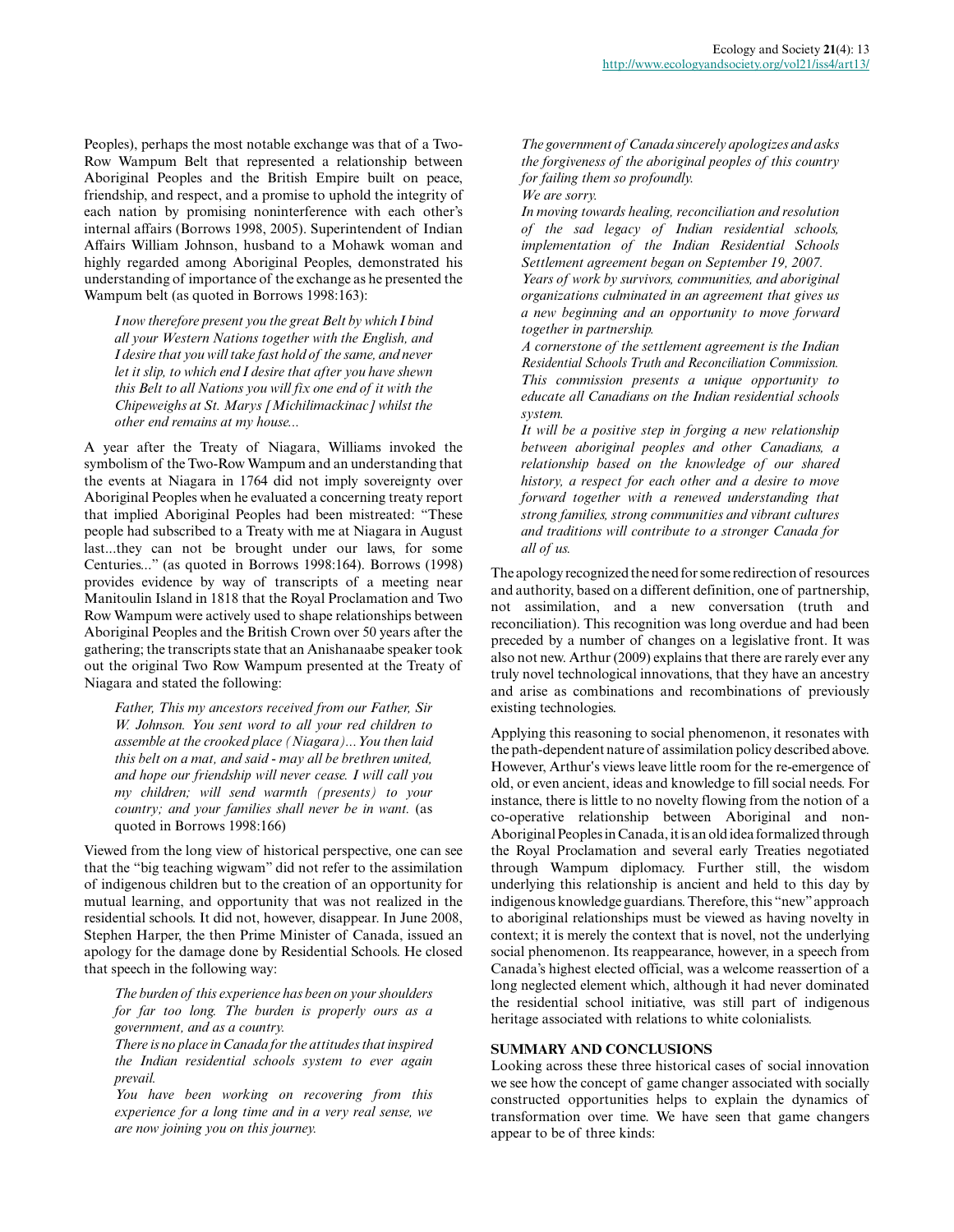- **.** Seminal: corresponding to Brian Arthur's scientific discovery of new phenomena, which catalyzes a whole new game, a stream of innovations that combine and recombine in the form of new technologies. In our cases, and perhaps in many cases of social innovation, these phenomena are less often breakthroughs in our understanding of the nature of the natural and physical world and more often in the nature of radically new ideas or philosophies, what Durkheim would call "social facts."
- **.** Exogenous: events that affect large numbers of people and create a critical transition in the development of innovations in multiple regimes/problem domains. These events act as shocks to disrupt patterns and offer opportunities for new trajectories associated with the social innovation.
- **.** Endogamous: associations and combinations that occur in direct relationship/response to an innovation unfolding in a problem domain. It is at this scale that we see the game changing aspect of conflict, political opposition, or resource scarcity. This can be an opposing idea that gains the status of a law or the opportunity for an alliance with a stream of activity/meaning that is proximate (adjacent possible) but distinctive.

The cases thus analyzed highlight the role of agency through time, as each of these categories of opportunity required the active sense making or meaning construction on the part of a variety of agents. In the case of seminal game changers, social and political philosophers were involved the prolonged and sustained creation of new social and political ideas. Once these ideas were published and became part of the zeitgeist of their time, social innovators used these ideas to leverage the more concrete initiatives described in these cases. Initially, these were niche strategies, where programs, platforms, or projects were protected and nurtured (Seyfang and Haxeltine 2012, Smith and Raven 2012), but they then began to spread. Secondly, exogenous game changers come in the form of shocks, such as the international conflicts of the World Wars. These represented opportunities for further defining and elaborating the social innovations, and were dependent on the intense or elaborated sense-making of actors involved either directly in the innovation (as in the case of the National Parks) or in adjacent problem domains (as in the case of the legalization of contraception). We can see, too that the form of response linking the innovation to the exogenous opportunity depended in part on the stage of the innovation (the parks, having been established, used the opportunity to further consolidate and safeguard their privilege), or in the current political reality of opposition, as in the need to find new partnerships in the face of the Comstock Act, which heightened the importance of the venereal disease epidemics for agents advocating for legalization of birth control. Last, responses to endogamous opportunities are dependent on the presence of political/strategic allies and adversaries; faced with opposition or resource scarcity, these cases indicate that agents will search for partnerships to enhance their own limited capacities. This finding supports the increasing recognition of the role of politics and power in understanding social change (Smith and Stirling 2010, Geels 2014)

This work has some interesting lessons for scholars and practitioners of social innovation working today. First, these cases show a clear pattern of bricolage. Like technological innovation these social innovations progress through combination and recombination.

However, unlike the technological bricolage described by Arthur (2009), in these social innovation cases the bricolage seems to be driven as much by scarcity as by opportunity. Over time social innovations take on new elements through taking on new partners in order to survive. Understanding this history helps to explain Hampden-Turner's (1990) claim that most problem domains are bounded by paradoxes, and that ongoing innovation is an attempt to reconcile those paradoxes. At any point in time, the innovators described in this paper deliberately and strategically engaged a number of separate and sometimes unusual partners for resource reasons. In doing so they at times associated the evolving innovation with unusual even controversial elements that were grafted on to the innovation. The inherent paradox at times created then becomes definitive, structuring future conflicts and debates (such as the struggles over nature as pristine wilderness vs. rich resource). Once engaged, these different elements remain a part of the social debates that surround these difficult issues, threatening always to pull the innovation toward one basin of attraction vs. another, what Hampden Turner (1990) terms the "horns of the dilemma." Social innovations remain dynamic and potentially volatile combinations of ideas and rarely achieve stasis. It is for this reason that ethical vigilance is crucial.

Finally, looking forward, it becomes clear that sustained social innovations such as the three described here, whether ultimately viewed as positively or negatively transformative, becomes a powerful adjacent possible, an endogamous game changer for the other social innovations. Hence, establishing a National Park System enshrined in law became in Giddens's (1984) terms "a structure of legitimation," providing an opening for such innovative legislation as the Endangered Species Act, which when passed, almost surreptitiously in the U.S., in 1973 has had profound impacts on development in the U.S., and for a variety of innovative programs and processes to conserve endangered species and even reintroduce them to the wild (Westley and Miller 2003). Similarly the legalization of contraception, which has legitimized the woman's right to control her reproductive processes, has opened the door to new reproductive technologies, driven by market demand that in turn is attracting a new round of ethical, religious, and moral debate. Finally, despite and even because of its pernicious and destructive effects, the residential schools have changed the conversation in Canada about indigenous rights, providing for new ways of looking at the relationship between colonizers and indigenous peoples and opening the door for the current initiatives on reconciliation and indigenous opportunity. This has confirmed to us the importance of the historical perspective; it allows the recognition that social innovation is a dynamic, successful cycle producing both good and bad transformative elements, and providing opportunities for a new cycle in an adjacent possible domain.

*Responses to this article can be read online at:* [http://www.ecologyandsociety.org/issues/responses.](http://www.ecologyandsociety.org/issues/responses.php/8811) [php/8811](http://www.ecologyandsociety.org/issues/responses.php/8811)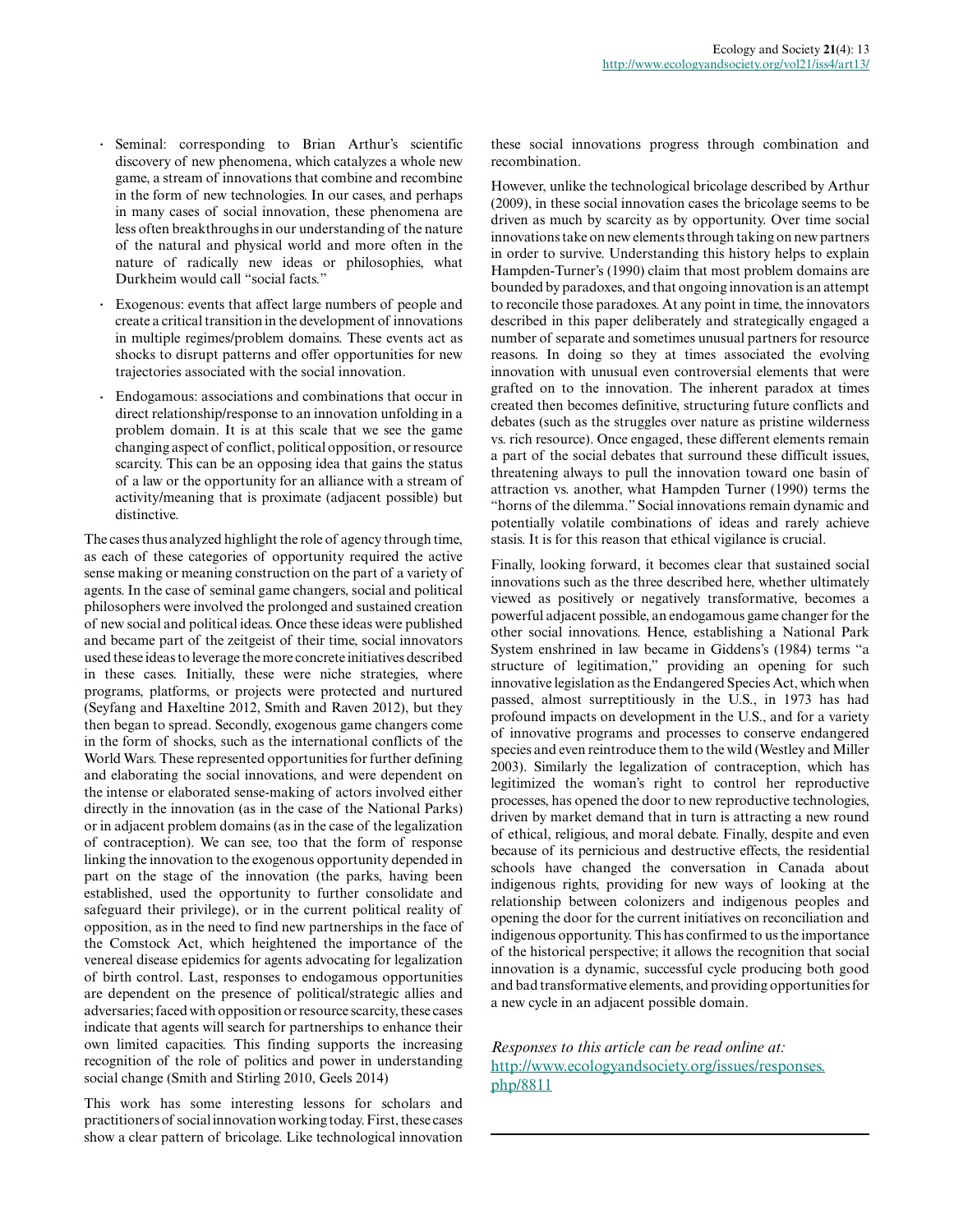### **LITERATURE CITED**

Arthur, W. B. 2009. *The nature of technology: what it is and how it evolves*. Free Press, New York, New York, USA.

Avelino, F., J. Wittmayer, A. Haxeltine, R. Kemp, T. O'Riordan, P. Weaver, D. Loorbach, and J. Rotmans. 2014. *Game changers and transformative social innovation : the case of the economic crisis and the new economy.* TRANSIT working paper #1. EU SSH.2013.3.2-1 Grant agreement no: 613169. TRANSIT, Rotterdam, The Netherlands. [online] URL: [http://www.](http://www.transitsocialinnovation.eu/resource-hub/game-changers-and-transformative-social-innovation-the-case-of-the-economic-crisis-and-the-new-economy-1) [transitsocialinnovation.eu/resource-hub/game-changers-and](http://www.transitsocialinnovation.eu/resource-hub/game-changers-and-transformative-social-innovation-the-case-of-the-economic-crisis-and-the-new-economy-1)[transformative-social-innovation-the-case-of-the-economic-crisis](http://www.transitsocialinnovation.eu/resource-hub/game-changers-and-transformative-social-innovation-the-case-of-the-economic-crisis-and-the-new-economy-1)[and-the-new-economy-1](http://www.transitsocialinnovation.eu/resource-hub/game-changers-and-transformative-social-innovation-the-case-of-the-economic-crisis-and-the-new-economy-1) 

Becker, M. C., T. Knudsen, and J. G. March. 2006. Schumpeter, Winter, and the sources of novelty. *Industrial and Corporate Change* 15:353-371. [http://dx.doi.org/10.1093/icc/dtl003](http://dx.doi.org/10.1093%2Ficc%2Fdtl003) 

Biggs, R., F. R. Westley, and S. R. Carpenter. 2010. Navigating the back loop: fostering social innovation and transformation in ecosystem management. *Ecology and Society* 15(2):9. [online] URL:<http://www.ecologyandsociety.org/vol15/iss2/art9/>

Borrows, J. 1998. Wampum at Niagara: The Royal Proclamation, Canadian legal history and self-government. Pages 155- 172 *in* M. Asch, editor. *Aboriginal and treaty rights in Canada: essays on law, equality and respect for difference.* UBC Press, Vancouver, British Columbia, Canada.

Borrows, J. 2005. *Crown and aboriginal occupations of land: a history & comparison.* Ipperwash Inquiry, Toronto, Ontario, Canada.

Brown, R. R, M. A. Farrelly, and D. A. Loorbach. 2013. Actors working the institutions in sustainability transitions: the case of Melbourne's stormwater management. *Global Environmental Change* 23(4):701-718. [http://dx.doi.org/10.1016/j.gloenvcha.2013.02.013](http://dx.doi.org/10.1016%2Fj.gloenvcha.2013.02.013)

Byrne, D. S. 1998. *Complexity theory and the social sciences: an introduction*. Routledge, London, UK.

Castellano, M. B., L. Archibald and M. DeGagné. 2008. *From truth to reconciliation: transforming the legacy of residential schools*. Aboriginal Healing Foundation, Ottawa, Ontario, Canada.

Chapman, W. 2014. *Hawai'i, the military, and the national park: World War II and its impacts on culture and the environment.* National Park Service, Washington, D.C., USA. [online] URL: [http://www.nps.gov/hale/historyculture/upload/WWII-Special-History-](http://www.nps.gov/hale/historyculture/upload/WWII-Special-History-Hawaii-FINAL-REPORT-7-16-14-a.pdf)[Hawaii-FINAL-REPORT-7-16-14-a.pdf](http://www.nps.gov/hale/historyculture/upload/WWII-Special-History-Hawaii-FINAL-REPORT-7-16-14-a.pdf)

De Haan, J., and R. Rotmans. 2011. Patterns in transitions: understanding complex chains of change. *Technological Forecasting & Social Change* 78(1):90-102. [http://dx.doi.](http://dx.doi.org/10.1016%2Fj.techfore.2010.10.008) [org/10.1016/j.techfore.2010.10.008](http://dx.doi.org/10.1016%2Fj.techfore.2010.10.008)

Dorado, S. 2005. Institutional entrepreneurship, partaking, and convening. *Organization Studies* 26(3):383-414. [http://dx.doi.](http://dx.doi.org/10.1177%2F0170840605050873) [org/10.1177/0170840605050873](http://dx.doi.org/10.1177%2F0170840605050873)

Duncan, D. 2009. *The National Parks. America's best idea. An illustrated history.* Alfred A. Knopf, New York, New York, USA.

Durkheim, E. 1912, 1968. *Les formes elementaires de la vie religious*. Fifth Edition. Presse Universitaires de France, Paris, France.

European Commission. 2013. *Social innovation research in the European Union: approaches, findings and future directions*. European Commission, Brussels, Belgium. [online] URL: [http://](http://www.gppq.pt/h2020/_docs/brochuras/society/social_innovation%20in%20the%20eu.pdf) [www.gppq.pt/h2020/\\_docs/brochuras/society/social\\_innovation%](http://www.gppq.pt/h2020/_docs/brochuras/society/social_innovation%20in%20the%20eu.pdf) [20in%20the%20eu.pdf](http://www.gppq.pt/h2020/_docs/brochuras/society/social_innovation%20in%20the%20eu.pdf)

Geels, F. W. 2014. Regime resistance against low-carbon transitions: introducing politics and power into the multi-level perspective. *Theory, Culture & Society* 31(5):21-40. [http://dx.doi.](http://dx.doi.org/10.1177%2F0263276414531627) [org/10.1177/0263276414531627](http://dx.doi.org/10.1177%2F0263276414531627)

Geels, F. W., and J. Schot. 2007. Typology of sociotechnical transition pathways. *Research Policy* 36:399-417. [http://dx.doi.](http://dx.doi.org/10.1016%2Fj.respol.2007.01.003) [org/10.1016/j.respol.2007.01.003](http://dx.doi.org/10.1016%2Fj.respol.2007.01.003)

Gelcich, S., T. P. Hughes, P. Olsson, C. Folke, O. Defeo, M. Fernández, S. Foale, L. H. Gunderson, C. Rodríguez-Sickert., M. Scheffer, R. S. Steneck, and J. C. Castilla. 2010. Navigating transformations in governance of Chilean marine coastal resources. *Proceedings of the National Academy of Sciences* 107 (39):16794-16799. [http://dx.doi.org/10.1073/pnas.1012021107](http://dx.doi.org/10.1073%2Fpnas.1012021107)

Giddens, A. 1984. *The constitution of society.* Polity, Cambridge, UK.

Gissibl, B., S. Höhler, and P. Kupper. 2012. Introduction. Towards a global history of national parks. Pages 1-27 *in* B. Gissibl, S. Höhler, and P. Kupper, editors. *Civilizing nature: national parks in global historical perspective.* Berghahn Books, New York, New York, USA.

Grin, J., J. Rotmans, and J. Schot. 2010. *Transitions to sustainable development; new directions in the study of long term transformative change*. Routledge, New York, New York, USA.

Guha, R. 2000. *Environmentalism: a global history*. Longman, New York, New York, USA.

Haig-Brown, C. 1988. *Resistance and renewal: surviving the Indian residential school.* Tillacum Library, Vancouver, British Columbia, Canada.

Haines, A. 1996. *The Yellowstone story: a history of our first national park*. Yellowstone Association for Natural Science, History & Education, Yellowstone National Park, Wyoming, USA.

Hampden-Turner, C. 1990. *Charting the corporate mind.* Free Press, New York, New York, USA.

Homer-Dixon, T. 1996. Strategies for studying causation in complex ecological-political systems. *Journal of Environment and Development* 5(2):132-148. [http://dx.doi.org/10.1177/107049659600500202](http://dx.doi.org/10.1177%2F107049659600500202)

Howaldt, J., A. Butzin, D. Domanski, and C. Kaletka. 2014. *Theoretical approaches to social innovation: a critical literature review.* A deliverable of the project: "Social Innovation: Driving Force of Social Change" (SI-DRIVE). Sozialforschungsstelle, Dortmund, Germany.

Jarman, T. J. 1951. *Landmarks in the history of education: English education as part of the European tradition*. John Murray, London, UK.

Johnson, S. 2010. *Where good ideas come from: the natural history of innovation*. Penguin, New York, New York, USA.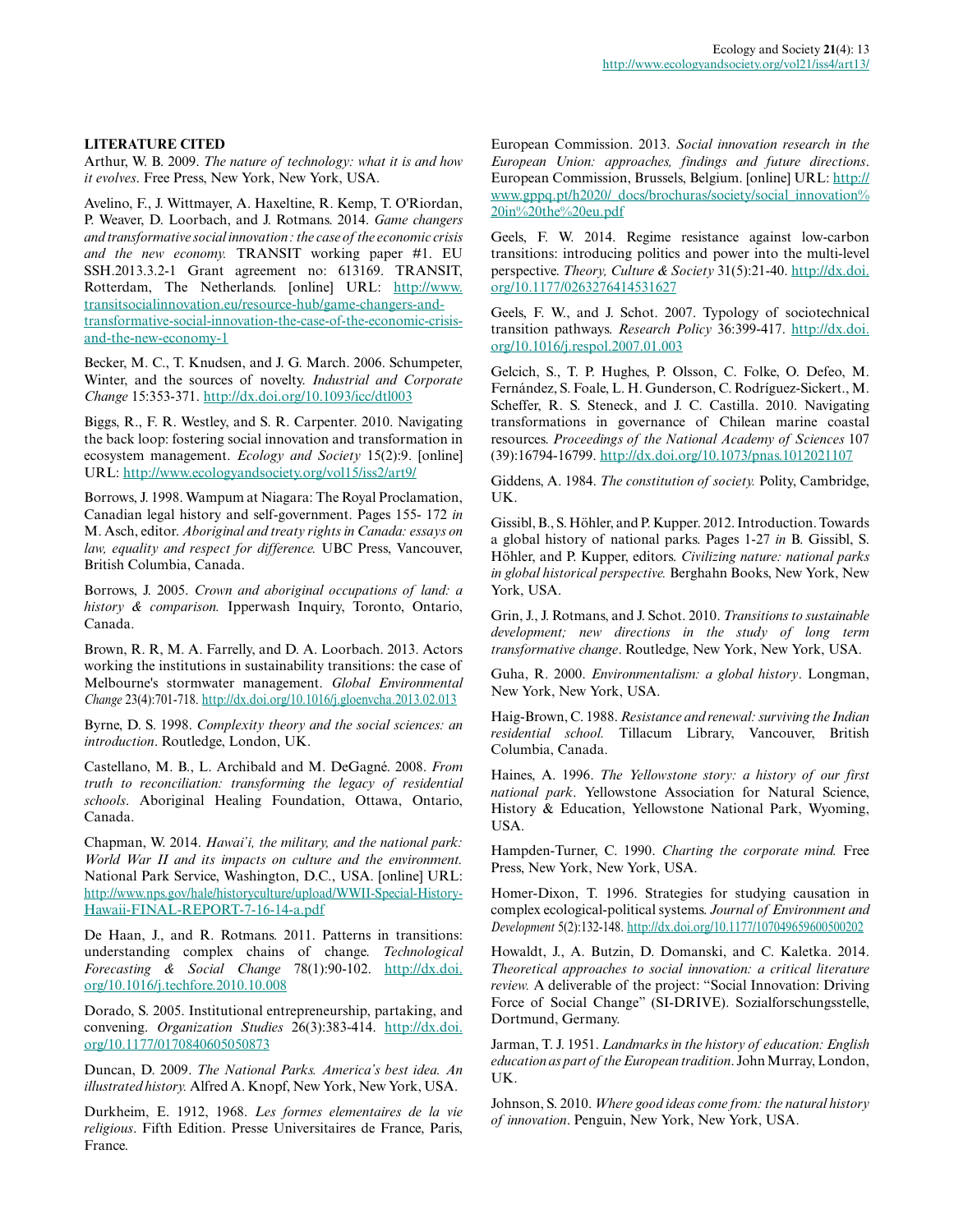Jones, K. 2012. Unpacking Yellowstone. The American national park in global perspective. Pages 31-49 *in* B. Gissibl, S. Höhler, and P. Kupper, editors. *Civilizing nature: national parks in global historical perspective.* Berghahn Books, New York, New York, **I**ISA.

Kauffman, S. 2000. *Investigations*. Oxford University Press, Oxford, UK.

Kemp, R., D. Loorbach, and J. Rotmans. 2007. Transition management as a model for managing processes of co-evolution towards sustainable development. *International Journal of Sustainable Development & World Ecology* 14(1):78-91. [http://dx.](http://dx.doi.org/10.1080/13504500709469709) [doi.org/10.1080/13504500709469709](http://dx.doi.org/10.1080/13504500709469709) 

Loorbach, D. 2010. Transition management for sustainable development: a prescriptive, complexity-based governance framework. *Governance* 23(1):161-183. [http://dx.doi.org/10.1111/](http://dx.doi.org/10.1111%2Fj.1468-0491.2009.01471.x) [j.1468-0491.2009.01471.x](http://dx.doi.org/10.1111%2Fj.1468-0491.2009.01471.x)

Markard, J., R. Raven, and B. Truffler. 2012. Sustainability transitions: an emerging field of research and its prospects. *Research Policy* 41(6):955-967. [http://dx.doi.org/10.1016/j.](http://dx.doi.org/10.1016%2Fj.respol.2012.02.013) [respol.2012.02.013](http://dx.doi.org/10.1016%2Fj.respol.2012.02.013) 

McNamara, R. 2014. *First national park resulted from the Yellowstone expedition: magnificent wilderness was set aside to be protected and preserved.* About.com, New York, New York, USA. [online] URL: http://history1800s.about.com/od/thegildedage/al [first-national-park.htm](http://history1800s.about.com/od/thegildedage/a/first-national-park.htm)

Merrill, M. D., editor. 1999. *Yellowstone and the Great West: journals, letters, and images from the 1871 Hayden Expedition*. University of Nebraska Press, Lincoln, Nebraska, USA.

Miles, J. C. 1995. *Guardians of the parks. A history of the national parks and conservation association.* Taylor & Francis, Washington, D.C., USA.

Miller, J. R. 1990. Owen Glendower, Hotspur, and Canadian Indian Policy. *Ethnohistory* 37(4):386-415. [http://dx.doi.](http://dx.doi.org/10.2307%2F482861) [org/10.2307/482861](http://dx.doi.org/10.2307%2F482861)

Miller, J. R. 1996. *Shingwauk*'*s vision: a history of Native residential schools*. University of Toronto Press, Toronto, Ontario, Canada.

Miller, J. R. 2009. *Compact, contract, covenant: Aboriginal treatymaking in Canada.* University of Toronto Press, Toronto, Ontario, Canada.

Moore, M.-L., D. J. Riddell, and D. Vocisano. 2015. Scaling out, scaling up, scaling deep: strategies of non-profits in advancing systemic social innovation. *Journal of Corporate Citizenship* 58:67-84. [http://dx.doi.org/10.9774/GLEAF.4700.2015.ju.00009](http://dx.doi.org/10.9774%2FGLEAF.4700.2015.ju.00009)

Mumford, M. D., and P. Moertl. 2003. Cases of social innovation: lessons from two innovations in the 20th century. *Creativity Research Journal* 15(2-3):261-266. [http://dx.doi.org/10.1080/104](http://dx.doi.org/10.1080%2F10400419.2003.9651418) [00419.2003.9651418](http://dx.doi.org/10.1080%2F10400419.2003.9651418) 

Nicholls, A., J. Simon, and M. Gabriel. 2015. Introduction: dimensions of social innovation. Pages 1-26 *in* A. Nicholls, J. Simon, and M. Gabriel, editors. *New frontiers of social innovation research*. Palgrave MacMillan, London, UK. [http://dx.doi.](http://dx.doi.org/10.1057%2F9781137506801_1) [org/10.1057/9781137506801\\_1](http://dx.doi.org/10.1057%2F9781137506801_1) 

Olsson, P., L. H. Gunderson, S. R. Carpenter, P. Ryan, L. Lebel, C. Folke, and C. S. Holling. 2006. Shooting the rapids: navigating transitions to adaptive governance of social-ecological systems. *Ecology and Society* 11(1):18. [online] URL: [http://www.](http://www.ecologyandsociety.org/vol11/iss1/art18/) [ecologyandsociety.org/vol11/iss1/art18/](http://www.ecologyandsociety.org/vol11/iss1/art18/)

Parry, M. 2011. "Pictures with a purpose": the birth control debate on the big screen. *Journal of Women's History* 23 (4):108-130. [http://dx.doi.org/10.1353/jowh.2011.0044](http://dx.doi.org/10.1353%2Fjowh.2011.0044)

Phillips, M. 2004. *The ascent of woman: a history of the suffragette movement.* Abacus, London, UK.

Plummer, R. and D. Fennell. 2007. Exploring co-management theory: prospects for sociobiology and reciprocal altruism. Journal of Environmental Management 85(4):944-955. [http://dx.](http://dx.doi.org/10.1016/j.jenvman.2006.11.003) [doi.org/10.1016/j.jenvman.2006.11.003](http://dx.doi.org/10.1016/j.jenvman.2006.11.003)

Raven, R., J. Schot, and F. Berkhout. 2012. Space and scale in socio-technical transitions. *Environmental Innovation and Societal Transitions* 4:63-78. [http://dx.doi.org/10.1016/j.eist.2012.08.001](http://dx.doi.org/10.1016%2Fj.eist.2012.08.001) 

Rotmans, J., and D. Loorbach. 2010. Towards a better understanding of transitions and their governance: a systematic and reflexive approach. Pages 105-222 *in* J. Grin, J. Rotmans, and J. Schot, editors. *Transitions to sustainable development: new directions in the study of long term transformative change.* Routledge, New York, New York, USA.

Scheffer, M., J. Bascompte, W. A. Brock, V. Brovkin, S. R. Carpenter, V. Dakos, H. Held, E. H. Van Nes, M. Rietkerk, and G. Sugihara. 2009. Early-warning signals for critical transitions. *Nature* 461(7260):53-59. <http://dx.doi.org/10.1038/nature08227>

Sellars, R. W. 1997. *Preserving nature in the national parks. A history*. Yale University Press, New Haven, Connecticut, USA.

Seyfang, G., and A. Haxeltine. 2012. Growing grassroots innovations: exploring the role of community-based initiatives in governing sustainable energy transitions. *Environment and Planning C: Government and Policy* 30:381-400. [http://dx.doi.](http://dx.doi.org/10.1068%2Fc10222) [org/10.1068/c10222](http://dx.doi.org/10.1068%2Fc10222) 

Smith, A., and R. Raven. 2012. What is protective space? Reconsidering niches in transitions to sustainability. *Research Policy* 41(6):1025-1036.<http://dx.doi.org/10.1016/j.respol.2011.12.012>

Smith, A., and A. Stirling. 2010. The politics of social-ecological resilience and sustainable socio-technical transitions. *Ecology and Society* 15(1):11. [online] URL: [http://www.ecologyandsociety.](http://www.ecologyandsociety.org/vol15/iss1/art11/) [org/vol15/iss1/art11/](http://www.ecologyandsociety.org/vol15/iss1/art11/)

Spring, J. 2008. *The American school: from the Puritans to no child left behind* Seventh Edition. McGraw-Hill, Boston, Massachusetts, USA.

Thagard, P. 2012. Creative combination of representation: scientific discovery and technological invention. Pages 389-405 *in* R. W. Proctor and E. J. Capaldi, editors. *Psychology of science: implicit and explicit processes.* Oxford University Press, Oxford, UK. [http://dx.doi.org/10.1093/acprof:oso/9780199753628.003.0016](http://dx.doi.org/10.1093%2Facprof%3Aoso%2F9780199753628.003.0016) 

Tilley, C. 2008. *Explaining social processes*. Paradigm, Boulder, Colorado, USA.